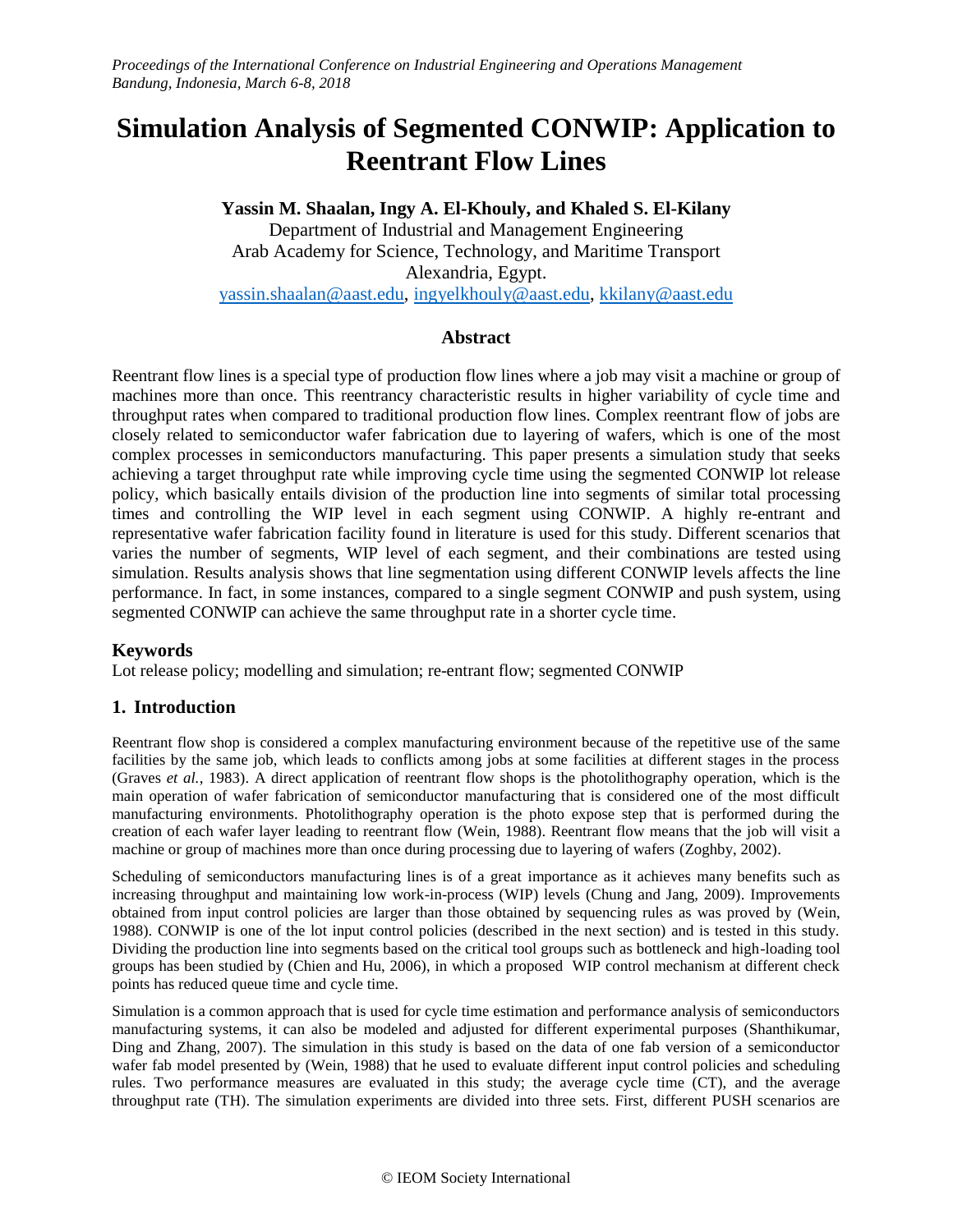tested by varying the time between arrivals (TBA) of lots to the model. Second, CONWIP scenarios are under taken with different number of WIP levels tested. Finally, the third set studies the effect of Segmented CONWIP on the performance of the line, by varying the number of segments and the WIP levels of these segments.

The aim of this study is to examine the application of Segmented CONWIP lot release policy to a highly reentrant flow line. Specifically, the study addresses the method of segmentation that should be used, analyzes the number of segmentations that should be applied to the line, and setting of the constant WIP levels of each segment.

The remainder of this paper is organized as follows: in the next section, a brief review of literature related to this work is given followed by Section 3 which provides a detailed description of the case study. Section 4 describes the simulation model development. Then, the different experiments, their results and analysis are provided in Section 5. Finally, the conclusions drawn from this work are pointed out in Section 6.

## **2. Literature Review**

Production control systems with multiple stages are classified into push and pull systems (Kimura and Terada, 1981). (Spearman, Woodruff and Hopp, 1990) already established the fact that pull systems are superior systems to control production lines when compared to push. An important difference is that there is no limit for WIP level within the production line of a push system (Enns and Rogers, 2008); while, in a pull system the production of the upstream stage is triggered by consumption of downstream stages (Kang, 1996). Of course, WIP levels directly affects the throughput rate and cycle time of a line. Too much WIP would result in high throughput rates however it would probably result in longer cycle times as well; and vice versa.

WIP levels, for both push and pull systems, are generally controlled by the lot release policies applied to the production line, which are concerned with when to release a new lot into a production line. Such policies can be generally classified into two categories; static and dynamic. Static release strategies are those where the lots arrival rate is pre-determined, fixed, and follows a certain distribution e.g. deterministic or Poisson (Shi, Zhang and Li, 2008), this is basically a push system; while, CONWIP as a pull system beside other control policies are said to be dynamic ones (Chen *et al.*, 2014). One of the difficulties of applying pull system is to set the WIP level, which when set correctly, can achieve higher throughput rate with same WIP levels, lower variability of cycle times, and stable throughput behavior when compared to push systems (Sturm *et al.*, 1999).

## **2.1 CONWIP**

CONWIP is a pull production system which was introduced and described by (Spearman, Woodruff and Hopp, 1990). It can be viewed as a lot release decision that rely on WIP as a performance indicator (Shanthikumar, Ding and Zhang, 2007). Generally speaking, CONWIP outperforms other push and pull systems in achieving higher throughput rate, lower cycle time and lower WIP. It is also easier to implement and use in complex environments (Jaegler *et al.*, 2017); however, that doesn't ignore the fact that push models with low coefficient of variation of inter-arrivals can outperform CONWIP, as proven by simulation experiments by (Enns and Rogers, 2008). In addition, it is not easily applied to complex manufacturing environments like semiconductor manufacturing and should be modified to accommodate the complexities of such manufacturing environments (Kalisch, Ringel and Weigang, 2008).

Although among the advantages of CONWIP, its simplicity and robustness in dealing with variable processing times and changing bottlenecks (Enns and Rogers, 2008); however, it is limited in dealing with the distribution of jobs along the line at the time of job release (Chao and Sivakumar, 2006). Also, the determination of the threshold WIP level is not simple; where extensive simulation experiments and analysis are usually required (El-Khouly, El-Kilany and El-Sayed, 2009; El-Khouly *et al.*, 2011).

CONWIP variants were reported in literature in an attempt to further improve the performance of this lot release policy. As an example, (Belisario, Azouz and Pierreval, 2015) studied the effect of varying WIP levels of CONWIP on the performance of the production system. Simulation optimization experiments by (Pierreval *et al.*, 2013) pointed out the significance of dynamic WIP levels as well. (El-Kilany, 2011) presented a continuous and a periodic review policy for review of WIP levels set using a CONWIP lot release policy. (Prakash and Chin, 2014) reviewed 15 variants of CONWIP that overcome limitations of CONWIP in dealing with complex and realistic systems, e.g. the determination of suitable WIP levels, the unbalance of WIP levels across multiple stages, and the response of CONWIP to sudden changes in production capacity and demand. (Prakash and Chin, 2014) also noted that these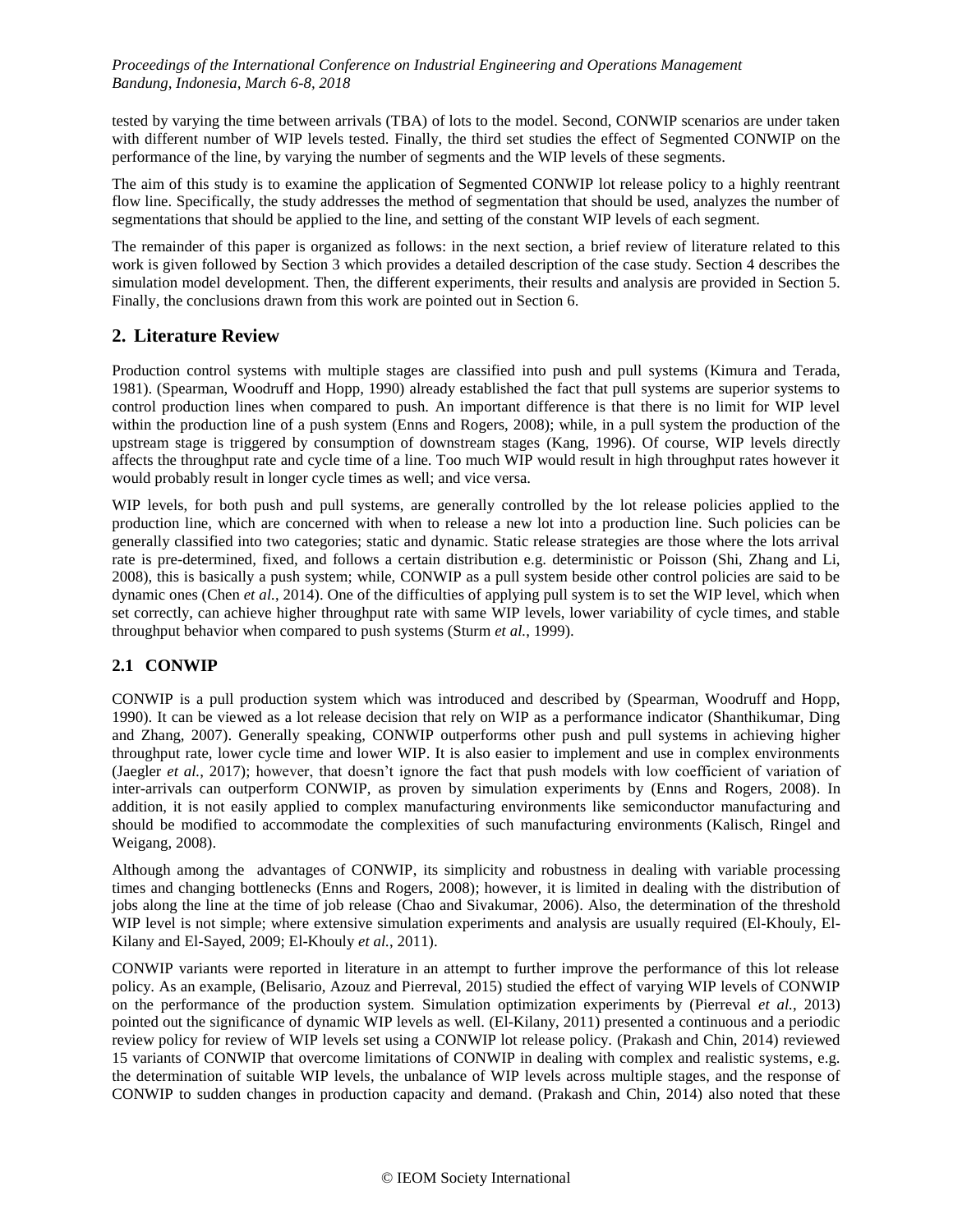modified systems dominate simulation studies and are mostly applied to the semiconductor industry. Finally, segmented CONWIP (discussed next) was presented as one of the multi-control mechanisms that promises achievement of highest throughput levels.

### **2.2 Segmented CONWIP**

An early study of segmentation of a serial Kanban production line was made by (Tayur, 1992). In his work the allocation of cards to cells was studied and how the partitioning of the line into cells can achieve a desired throughput with as few number of cards as possible.

A segmented WIP control of a wafer fab in Taiwan, presented by (Chien and Hu, 2006) to study the relation between WIP level and cycle time. However, in their study the reentrant flow was not considered and; hence, the segmentation of the production route was based on the critical tool groups such as bottleneck and high-loading tool groups. Results of their simulations showed that segmentation can reduce both cycle time and WIP level.

It should be noted that Segmented CONWIP lot release policy can be found in literature under other names such as multi-CONWIP as proposed by (Yang, Fu and Yang, 2007) and multi-loop CONWIP proposed by (Eng and Sin, 2013); where both proposed a strategy which divides the line into segments and proved it outperforms the single loop CONWIP as it decreased cycle time. Although both studies were applied to the semiconductor manufacturing; yet, one study was applied to a packaging line and the other was applied to an end of line assembly. Hence, reentrant flow which is a characteristic of wafer fabs was not considered.

## **3. TRC Fab Model Description**

A representative fab presented in (Wein, 1988) is the case study of this work. Most of the data of this model is derived from real data gathered at an actual facility. This facility is the Hewlett-Packard Technology Research Center Silicon fab (referred to as the TRC fab), which is a relatively large development laboratory in Palo Alto, California. Wein fab (TRC fab) features 172 processing steps performed at 24 stations. The structural, operational, and numerical data are detailed in this section, along with a basic capacity analysis of the fab understudy.

#### **3.1 Structural Data**

Wafers are grouped in lots entering the fab; with each lot containing 24 wafers. The fab operates two 12-hours shift a day, 7 days a week. The job shop contains 24 single and multi-server stations with identical machines in multiserver stations. A total of 38 machines are located at 24 stations as follows: Stations 4, 5, 6, 7, 8, 9, 10, 11, 12, 15, 17, 18, and 20 are single server stations with one machine each. There are 2 identical machines at stations 1, 2, 3, 16, 19, 21, 22, 23, and 24. Station 14 has 3 identical machines, and finally station 14 has 4 identical machines.

#### **3.2 Operational and Numerical Data**

The operational data presented here is mainly related to the routing of lots. As mentioned earlier, the fab under study features 172 processing steps performed at 24 stations; hence, each lot visits the same station more than once (reentrant flow). The process flow across the 24 stations is as presented in [Figure 1.](#page-2-0) [Table 1](#page-3-0) lists the steps served by each station, which shows that some stations are visited 10 times or more as stations 1, 13, 14, 15, 16, 17, 22, and 23. Hence, it is clear that the process under study exhibits a sufficiently complex re-entrant nature.

| Enter $\rightarrow$ 1 $\rightarrow$ 2 $\rightarrow$ 13 $\rightarrow$ 14 $\rightarrow$ 23 $\rightarrow$ 15 $\rightarrow$ 20 $\rightarrow$ 22 $\rightarrow$ 22 $\rightarrow$ 22 $\rightarrow$ 17 $\rightarrow$ 13 $\rightarrow$ 14 $\rightarrow$ 15 $\rightarrow$ 23 $\rightarrow$ 16 $\rightarrow$            |
|--------------------------------------------------------------------------------------------------------------------------------------------------------------------------------------------------------------------------------------------------------------------------------------------------------------|
| $24 \rightarrow 23 \rightarrow 22 \rightarrow 17 \rightarrow 1 \rightarrow 8 \rightarrow 4 \rightarrow 22 \rightarrow 22 \rightarrow 1 \rightarrow 2 \rightarrow 8 \rightarrow 13 \rightarrow 14 \rightarrow 18 \rightarrow 23 \rightarrow 15 \rightarrow 16 \rightarrow$                                    |
| $23 \rightarrow 18 \rightarrow 22 \rightarrow 1 \rightarrow 1 \rightarrow 13 \rightarrow 14 \rightarrow 23 \rightarrow 15 \rightarrow 16 \rightarrow 24 \rightarrow 23 \rightarrow 22 \rightarrow 17 \rightarrow 1 \rightarrow 2 \rightarrow 8 \rightarrow 9 \rightarrow$                                    |
| $21 \rightarrow 22 \rightarrow 1 \rightarrow 4 \rightarrow 22 \rightarrow 22 \rightarrow 1 \rightarrow 2 \rightarrow 13 \rightarrow 14 \rightarrow 23 \rightarrow 15 \rightarrow 16 \rightarrow 24 \rightarrow 24 \rightarrow 23 \rightarrow 22 \rightarrow 17$                                              |
| $\rightarrow$ 24 $\rightarrow$ 1 $\rightarrow$ 2 $\rightarrow$ 7 $\rightarrow$ 1 $\rightarrow$ 3 $\rightarrow$ 22 $\rightarrow$ 13 $\rightarrow$ 15 $\rightarrow$ 23 $\rightarrow$ 22 $\rightarrow$ 22 $\rightarrow$ 22 $\rightarrow$ 17 $\rightarrow$ 13 $\rightarrow$ 14 $\rightarrow$ 18 $\rightarrow$ 23 |
| $\rightarrow$ 15 $\rightarrow$ 16 $\rightarrow$ 20 $\rightarrow$ 23 $\rightarrow$ 1 $\rightarrow$ 17 $\rightarrow$ 1 $\rightarrow$ 1 $\rightarrow$ 3 $\rightarrow$ 13 $\rightarrow$ 14 $\rightarrow$ 16 $\rightarrow$ 24 $\rightarrow$ 23 $\rightarrow$ 22 $\rightarrow$ 17 $\rightarrow$ 9 $\rightarrow$ 21 |
| $\rightarrow$ 1 $\rightarrow$ 3 $\rightarrow$ 13 $\rightarrow$ 14 $\rightarrow$ 15 $\rightarrow$ 23 $\rightarrow$ 15 $\rightarrow$ 16 $\rightarrow$ 24 $\rightarrow$ 23 $\rightarrow$ 22 $\rightarrow$ 17 $\rightarrow$ 1 $\rightarrow$ 3 $\rightarrow$ 13 $\rightarrow$ 14 $\rightarrow$ 23 $\rightarrow$   |
| $15 \rightarrow 16 \rightarrow 23 \rightarrow 15 \rightarrow 16 \rightarrow 24 \rightarrow 23 \rightarrow 22 \rightarrow 17 \rightarrow 1 \rightarrow 3 \rightarrow 10 \rightarrow 22 \rightarrow 12 \rightarrow 6 \rightarrow 22 \rightarrow 6 \rightarrow 1 \rightarrow$                                   |
| $1 \rightarrow 4 \rightarrow 10 \rightarrow 19 \rightarrow 23 \rightarrow 1 \rightarrow 10 \rightarrow 13 \rightarrow 14 \rightarrow 16 \rightarrow 21 \rightarrow 13 \rightarrow 13 \rightarrow 14 \rightarrow 18 \rightarrow 23 \rightarrow 15 \rightarrow 15$                                             |
| $\rightarrow$ 15 $\rightarrow$ 16 $\rightarrow$ 19 $\rightarrow$ 23 $\rightarrow$ 22 $\rightarrow$ 17 $\rightarrow$ 11 $\rightarrow$ 13 $\rightarrow$ 14 $\rightarrow$ 15 $\rightarrow$ 21 $\rightarrow$ 23 $\rightarrow$ 5 $\rightarrow$ Exit                                                               |

<span id="page-2-0"></span>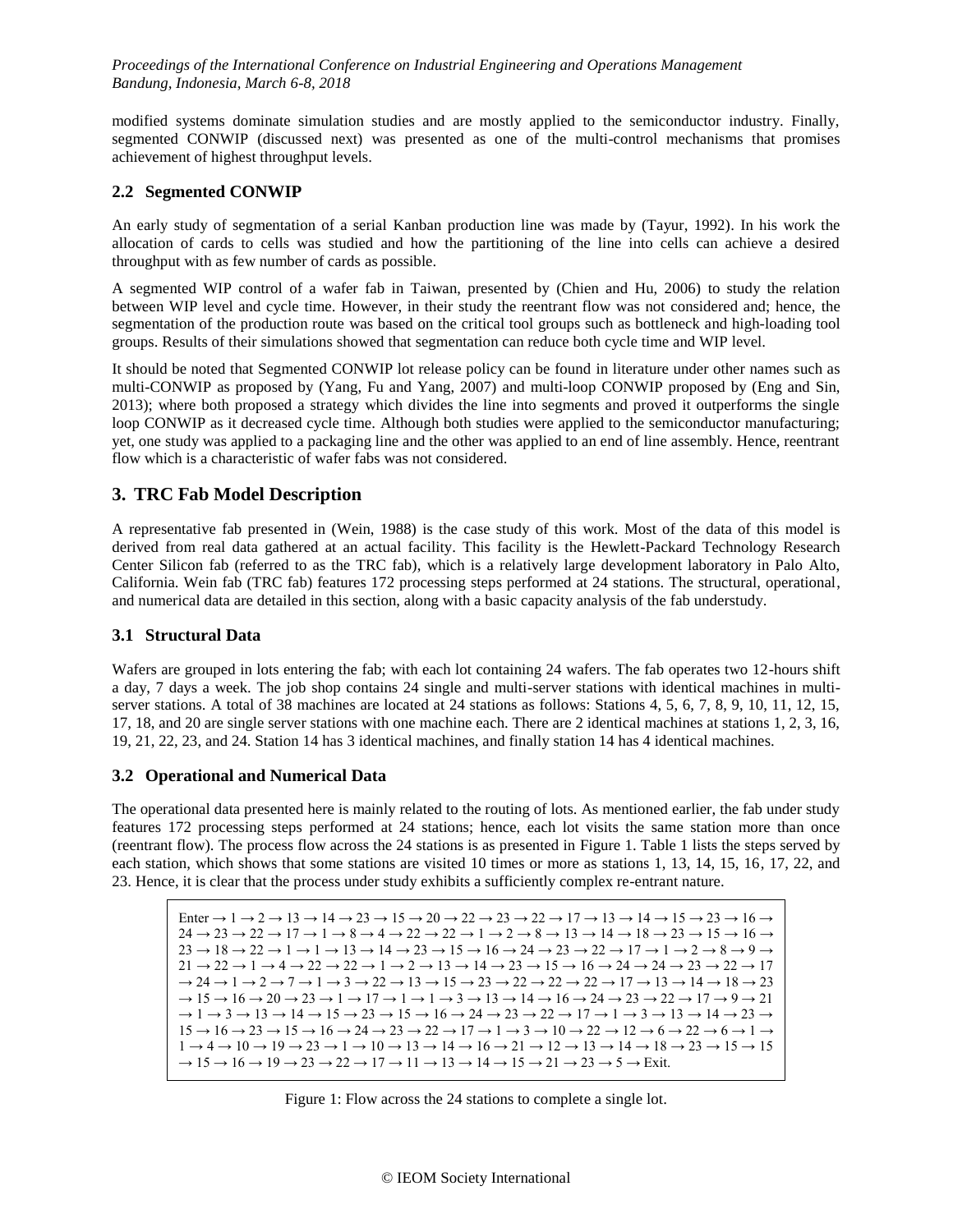<span id="page-3-0"></span>

| <b>Station</b> | <b>Steps Served per Station</b>                                                                                                                                                                                           |
|----------------|---------------------------------------------------------------------------------------------------------------------------------------------------------------------------------------------------------------------------|
| 1              | S1, S21, S26, S38, S39, S49, S55, S59, S72, S75, S93, S95, S96, S107, S119, S133, S141, S142, S147                                                                                                                        |
| 2              | S <sub>2</sub> , S <sub>27</sub> , S <sub>50</sub> , S <sub>60</sub> , S <sub>73</sub>                                                                                                                                    |
| 3              | S76, S97, S108, S120, S134                                                                                                                                                                                                |
| $\overline{4}$ | S23, S56, S143                                                                                                                                                                                                            |
| 5              | S <sub>172</sub>                                                                                                                                                                                                          |
| 6              | S138, S140                                                                                                                                                                                                                |
| $\tau$         | S74                                                                                                                                                                                                                       |
| 8              | S <sub>22</sub> , S <sub>28</sub> , S <sub>51</sub>                                                                                                                                                                       |
| 9              | S52, S105                                                                                                                                                                                                                 |
| 10             | S135, S144, S148                                                                                                                                                                                                          |
| 11             | S166                                                                                                                                                                                                                      |
| 12             | S <sub>137</sub> , S <sub>153</sub>                                                                                                                                                                                       |
| 13             | S3, S12, S29, S40, S61, S78, S85, S98, S109, S121, S149, S154, S167                                                                                                                                                       |
| 14             | S <sub>4</sub> , S <sub>13</sub> , S <sub>30</sub> , S <sub>41</sub> , S <sub>62</sub> , S <sub>86</sub> , S <sub>99</sub> , S <sub>110</sub> , S <sub>122</sub> , S <sub>150</sub> , S <sub>155</sub> , S <sub>168</sub> |
| 15             | S6, S14, S33, S43, S64, S79, S89, S111, S113, S124, S127, S158, S159, S160, S169                                                                                                                                          |
| 16             | S16, S34, S44, S65, S90, S100, S114, S125, S128, S151, S161                                                                                                                                                               |
| 17             | S11, S20, S48, S70, S84, S94, S104, S118, S132, S165                                                                                                                                                                      |
| 18             | S31, S36, S87, S156                                                                                                                                                                                                       |
| 19             | S145, S162                                                                                                                                                                                                                |
| 20             | S7. S91                                                                                                                                                                                                                   |
| 21             | S53, S106, S152, S170                                                                                                                                                                                                     |
| 22             | S8, S10, S19, S24, S25, S37, S47, S54, S57, S58, S69, S77, S81, S82, S83, S103, S117, S131, S136, S139, S164                                                                                                              |
| 23             | S5, S9, S15, S18, S32, S35, S42, S46, S63, S68, S80, S88, S92, S102, S112, S116, S123, S126, S130, S146, S157,<br>S <sub>163</sub> , S <sub>171</sub>                                                                     |
| 24             | S17, S45, S66, S67, S71, S101, S115, S129                                                                                                                                                                                 |

Table 1: Details on routing of lots across the fab.

Numerical data for processing times, machine failures, and lots inter-arrival time presented by (Wein, 1988) are all stochastic. The processing times for a lot of wafers are stochastic as it includes setups, operator unavailability, and rework. (Wein, 1988) used gamma distribution with shape parameter equal to two and Coefficient of Variation (CV) equal to 0.707; however, when these parameters were tested in this work, different results for the mean processing times were reported. For example, when using the gamma distribution with shape parameter of two, the mean processing time generated for station 14 (the bottleneck station) was equal to 15.75 hours, which is quite different from the mean processing time reported in (Wein, 1988), which was 7.82 hours. Hence, all machines mean processing times are modelled using a lognormal distribution, which when used in the simulation model, resulted in more accurate mean processing time and with almost the same CV.

Although, machine failures are mostly non-preemptive such as routine maintenance and machines adjustment; however, some unscheduled breakdowns are included as well; hence, machine failures are represented as another stochastic variable. (Wein, 1988) used the mean time between failures (MTBF) and mean time to repair (MTTR) to model such failures and fitted the data extracted from the TRC fab to a gamma distribution with shape factor of one half. Again, using the gamma distribution resulted in different means for both MTBF and MTTR. For this reason, exponential distribution with mean values reported for the MTBF and MTTR were used instead as it results in closer mean values when compared to reported values from the gamma distribution; however, with a lower CV.

Finally, the arrival rate of lots used in (Wein, 1988) had a mean of 0.0236 lots/hour following a Poisson distribution, which means a time between arrivals of 42.37 hours, in this work an exponential distribution is used instead.

## **3.3 Basic Capacity Analysis**

A basic capacity analysis is made for the production line according to the operation parameters listed in [Table](#page-4-0) 2. The station mean production rate  $(r^*)$  is calculated such that,  $r^* = m/MPT$ , where *m* is the number of machines per station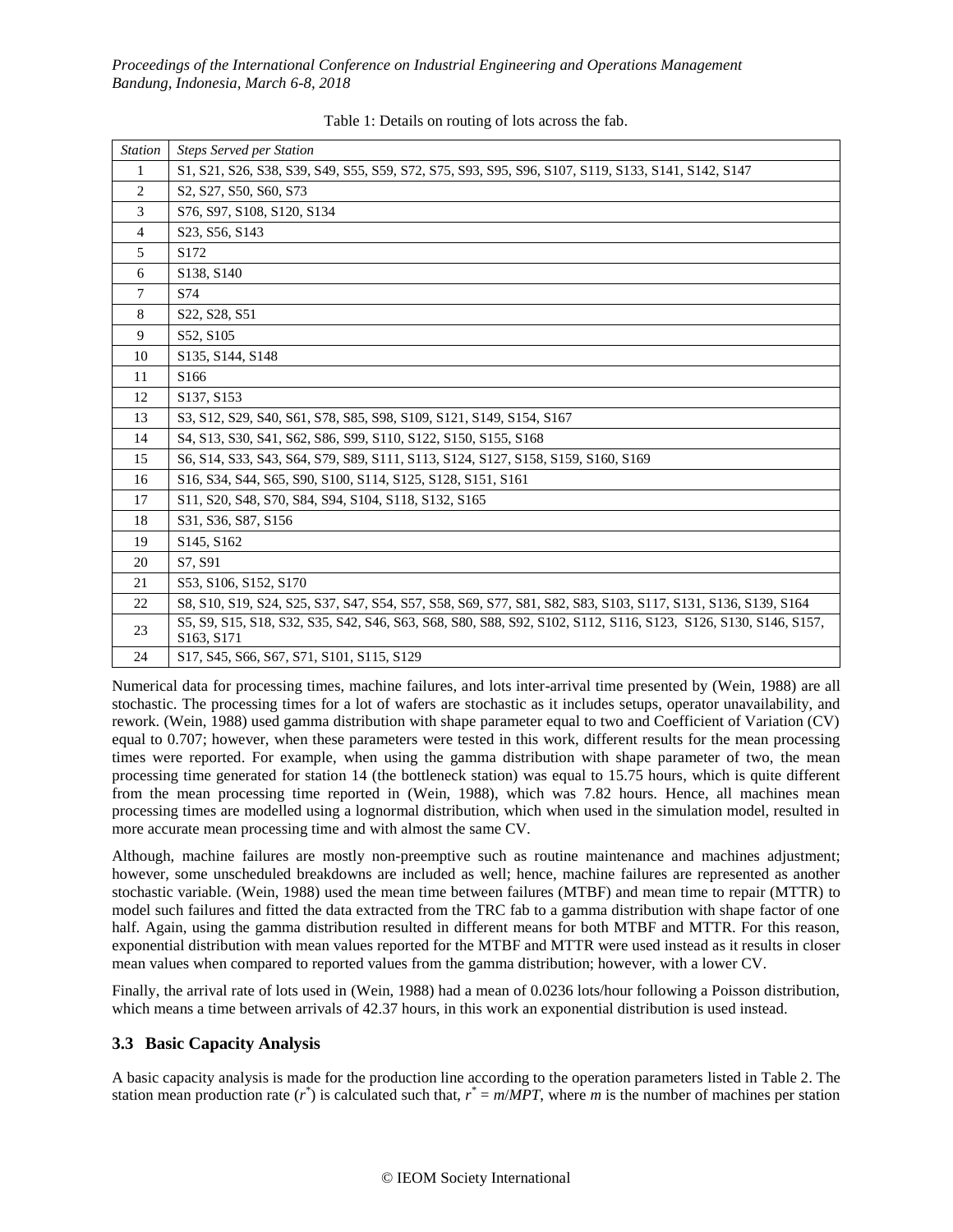and *MPT* is the mean processing time per step. Availability (*A*) is calculated based on *MTBF* and *MTTR*, where *A* = *MTBF*/*(MTBF* + *MTTR*). Effective production rate  $(r_e)$  is obtained by multiplying the mean production rate by the availability and rate of arrivals of lot per each station  $(r_a)$  is determined by multiplying the number of visits per lot (*NV*/*L*) by the input arrival rate which is 0.0236 lots/hour as mentioned earlier. Finally, the percentage utilization is calculated from the relation  $U = r_a / r_e$ . It is clear from the reported utilizations in the table that station 14 has the highest utilization of 90.14% and; hence, is the bottleneck of the fab.

<span id="page-4-0"></span>

| Station      | Time (hr/lot)<br>Processing<br>Mean | Machines per<br>Station<br>No. of | Visits per Lot<br>Number of | Mean Time<br><b>Between</b><br>$\label{1} Failure$ | Mean Time To<br>Repair | Availability (%) | Rate (lot/hr)<br>Production<br>Mean | Rate (lot/hr)<br>Production<br>Effective | Rate of Arrivals<br>(lothr) | Utilization (%)  |
|--------------|-------------------------------------|-----------------------------------|-----------------------------|----------------------------------------------------|------------------------|------------------|-------------------------------------|------------------------------------------|-----------------------------|------------------|
|              | <b>MPT</b>                          | $\boldsymbol{m}$                  | NV/L                        | <b>MTBF</b>                                        | <b>MTTR</b>            | $\boldsymbol{A}$ | $\overline{r}^*$                    | $r_e\,$                                  | $r_a$                       | $\boldsymbol{U}$ |
| $\mathbf{1}$ | 1.55                                | $\overline{2}$                    | 19                          | 42.18                                              | 2.22                   | 95.00            | 1.29                                | 1.23                                     | 0.45                        | 36.58            |
| 2            | 4.98                                | $\overline{c}$                    | 5                           | 101.11                                             | 10.00                  | 91.00            | 0.40                                | 0.37                                     | 0.12                        | 32.29            |
| 3            | 5.45                                | $\overline{2}$                    | 5                           | 113.25                                             | 5.21                   | 95.60            | 0.37                                | 0.35                                     | 0.12                        | 33.63            |
| 4            | 4.68                                | $\mathbf{1}$                      | $\overline{3}$              | 103.74                                             | 12.56                  | 89.20            | 0.21                                | 0.19                                     | 0.07                        | 37.15            |
| 5            | 6.14                                | $\mathbf{1}$                      | $\mathbf{1}$                | 100.55                                             | 6.99                   | 93.50            | 0.16                                | 0.15                                     | 0.02                        | 15.50            |
| 6            | 7.76                                | 1                                 | $\mathbf{2}$                | 113.25                                             | 5.21                   | 95.60            | 0.13                                | 0.12                                     | 0.05                        | 38.31            |
| 7            | 6.23                                | $\mathbf{1}$                      | $\mathbf{1}$                | 16.78                                              | 4.38                   | 79.30            | 0.16                                | 0.13                                     | 0.02                        | 18.54            |
| 8            | 4.35                                | $\mathbf{1}$                      | 3                           | 13.22                                              | 3.43                   | 79.40            | 0.23                                | 0.18                                     | 0.07                        | 38.79            |
| 9            | 4.71                                | $\mathbf{1}$                      | $\overline{2}$              | 10.59                                              | 3.74                   | 73.90            | 0.21                                | 0.16                                     | 0.05                        | 30.08            |
| 10           | 4.05                                | 1                                 | 3                           | 47.53                                              | 12.71                  | 78.90            | 0.25                                | 0.19                                     | 0.07                        | 36.34            |
| 11           | 7.86                                | $\mathbf{1}$                      | $\mathbf{1}$                | 52.67                                              | 19.78                  | 72.70            | 0.13                                | 0.09                                     | 0.02                        | 25.52            |
| 12           | 6.10                                | $\mathbf{1}$                      | $\mathbf{2}$                | 72.57                                              | 9.43                   | 88.50            | 0.16                                | 0.15                                     | 0.05                        | 32.53            |
| 13           | 4.23                                | $\overline{4}$                    | 13                          | 22.37                                              | 1.15                   | 95.11            | 0.95                                | 0.90                                     | 0.31                        | 34.11            |
| 14           | 7.82                                | $\mathfrak{Z}$                    | 12                          | 21.76                                              | 4.81                   | 81.90            | 0.38                                | 0.31                                     | 0.28                        | 90.14            |
| 15           | 0.87                                | 1                                 | 15                          | 387.20                                             | 12.80                  | 96.80            | 1.15                                | 1.11                                     | 0.35                        | 31.82            |
| 16           | 2.96                                | $\overline{c}$                    | 11                          | 1.00                                               | 0.00                   | 100.00           | 0.68                                | 0.68                                     | 0.26                        | 38.42            |
| 17           | 1.56                                | $\mathbf{1}$                      | 10                          | 119.20                                             | 1.57                   | 98.70            | 0.64                                | 0.63                                     | 0.24                        | 37.30            |
| 18           | 3.59                                | 1                                 | 4                           | 1.00                                               | 0.00                   | 100.00           | 0.28                                | 0.28                                     | 0.09                        | 33.89            |
| 19           | 13.88                               | $\overline{2}$                    | $\overline{2}$              | 46.38                                              | 17.42                  | 72.70            | 0.14                                | 0.10                                     | 0.05                        | 45.06            |
| 20           | 5.41                                | 1                                 | $\mathbf{2}$                | 36.58                                              | 9.49                   | 79.40            | 0.18                                | 0.15                                     | 0.05                        | 32.16            |
| 21           | 7.58                                | $\mathfrak{2}$                    | $\overline{4}$              | 36.58                                              | 9.49                   | 79.40            | 0.26                                | 0.21                                     | 0.09                        | 45.06            |
| 22           | 1.04                                | $\overline{2}$                    | 21                          | 118.92                                             | 1.08                   | 99.10            | 1.92                                | 1.91                                     | 0.50                        | 26.01            |
| 23           | 1.09                                | $\overline{c}$                    | 23                          | 1.00                                               | 0.00                   | 100.00           | 1.83                                | 1.83                                     | 0.54                        | 29.58            |
| 24           | 3.86                                | $\overline{c}$                    | 8                           | 55.18                                              | 12.86                  | 81.10            | 0.52                                | 0.42                                     | 0.19                        | 44.93            |

Table 2. Basic Capacity Analysis

# **4. Simulation Models Development**

The simulation models of the TRC fab have been developed using the ExtendSim<sup>TM</sup> Suite v9.0.2 simulation environment from ImagineThat, Inc. These models are capable of running with different input lot release policies, and have the flexibility of varying the controlling parameter for each policy (such as inter-arrival time for PUSH and the constant WIP level for CONWIP) without the need to change the model itself.

## **4.1 Simulation Parameters**

The different simulation parameters that are set for the experiments presented in the next section are the simulation runtime, number of replications, and the warm-up period. A single simulation run covers a time period of 4.5 years (39,420 hours) and the number of replications for each experiment is 20 replications, with the first year removed for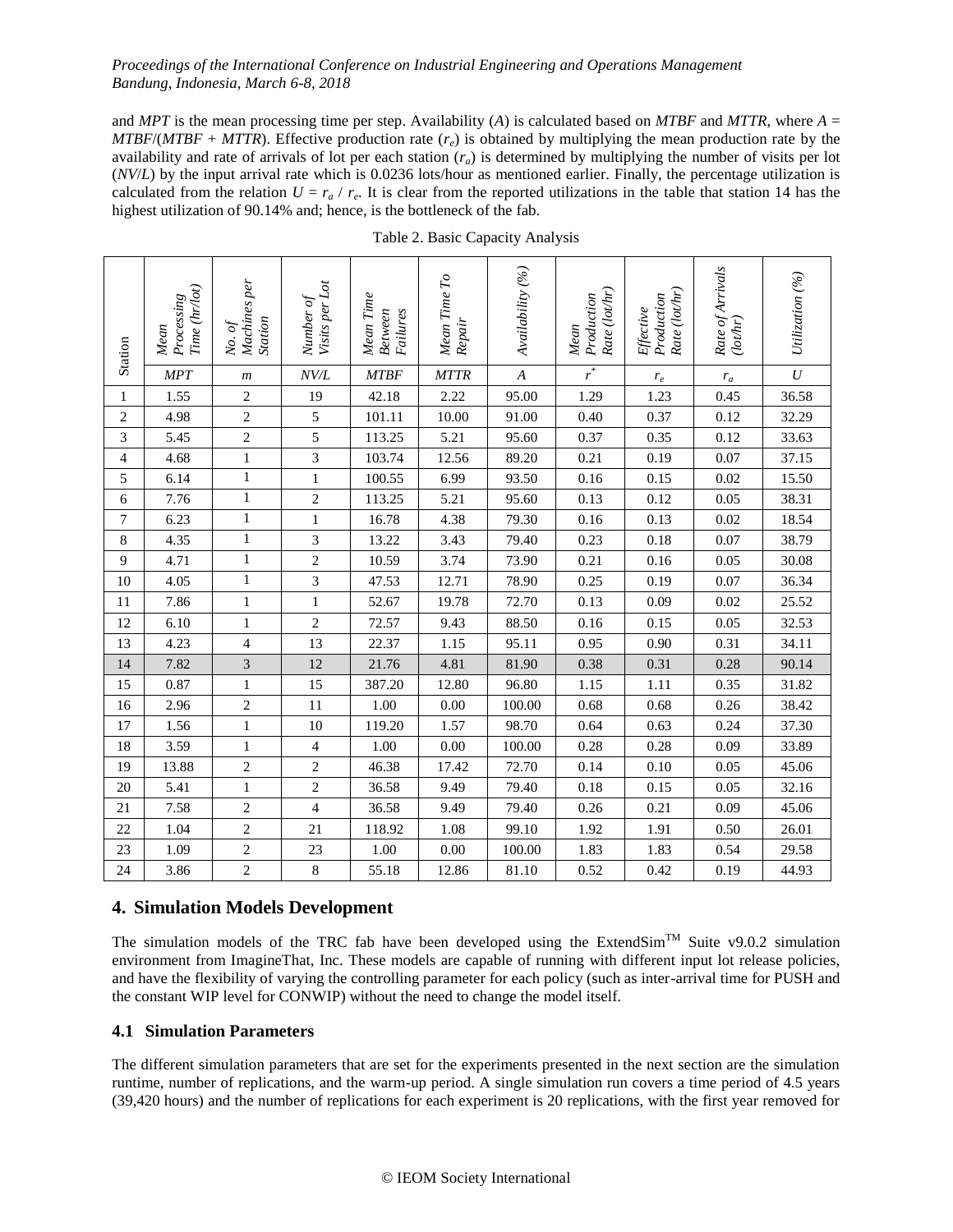simulation model warm-up period. This means that a total of 613,200 hours of data is used for each experiment to estimate the performance of the fab.

#### **4.2 Experimental Design**

Three sets of simulation experiments are carried out:

- SET I. PUSH experiments: A number of PUSH scenarios are tested, each scenario has a different input value for time between arrivals (TBA) of lots, which follows an exponential distribution.
- SET II. CONWIP experiments: A number of CONWIP scenarios are examined, each scenario has a different WIP level.
- SET III. Segmented CONWIP experiments: This set of experiments is divided in to five groups, for each group the fab is divided into segments, with a minimum of 2 segments and a maximum of 6 segments. Every group has a number of scenarios tested, which is essentially varying the WIP levels of each segment.

The objective of the first set is to determine the target TH the fab should achieve. The second set of experiments are then used to determine the CT that be achieved while meeting the target TH; however, using the CONWIP release policy. Finally, the third set of experiments aims at achieving the target TH of PUSH while achieving a CT that is lower than that of the CONWIP; through the application of the segmented CONWIP lot release policy.

### **4.3 Performance Measures**

The performance measures that are evaluated are the average cycle time (CT) in hours, and average throughput rate (TH) in lots/hour. Apparently, varying the WIP levels of the entire fab in the second of experiments or the WIP levels of each segment in the third set will result in a conflicting effect on CT and TH; where, lowering the WIP level reduces CT; yet, it decreases TH as well. On the other hand, increasing the WIP level increases TH; but, it increases CT as well. Thus, the objective is to improve the performance of the fab in terms of CT while achieving a target TH level.

## **5. Experimentations, Results and Analysis**

As mentioned earlier, the ExtendSim<sup>TM</sup> simulation environment is used to develop all models in this work. This section reports the results obtained from these models and their analysis. First, the results of the PUSH and CONWIP are presented (experiment sets I and II); target TH and CT are determined. Afterwards, results of the segmented CONWIP experiments are analyzed and the fab performance under this strategy is compared against the target TH and CT.

#### **5.1 PUSH and CONWIP Experiments**

<span id="page-5-0"></span>To determine the target TH using the PUSH simulation model (Experiment Set I), TBA of lots is varied from pushing a lot every 37 hours to every 70 hours in increments of 1. TBA of 42 is selected as it results in the nearest value of TH and CT to that found in (Wein, 1988), as shown in [Table 3,](#page-5-0) and a target TH of 0.023 lot/hr is set.

|       |           | Input values | Reported values |            |
|-------|-----------|--------------|-----------------|------------|
| Model | TBA (hrs) | Distribution | $TH$ (lot/hr)   | $CT$ (hrs) |
| PUSH  |           | Exponential  | 0.02300         | 1,020.45   |
| Wein  | 42.3728   | Poisson      | 0.02279         | 999.10     |

|  | Table 3. Results of PUSH and Wein model. |  |
|--|------------------------------------------|--|
|  |                                          |  |

Then, CONWIP as a lot release policy (Experiment Set II) is applied to the fab. CONWIP level across the fab is varied from 11 to 35 lots. At CONWIP level 21, the TH reported is 0.02309 lot/hr, which means that the target is achieved and at a lower CT (908.7 hours) when compared to that of PUSH (1,020.45 hours). Reported performance measures of all PUSH and CONWIP experiments are presented in [Figure 2,](#page-6-0) which clearly shows that CONWIP consistently outperforms PUSH with respect to both TH and CT.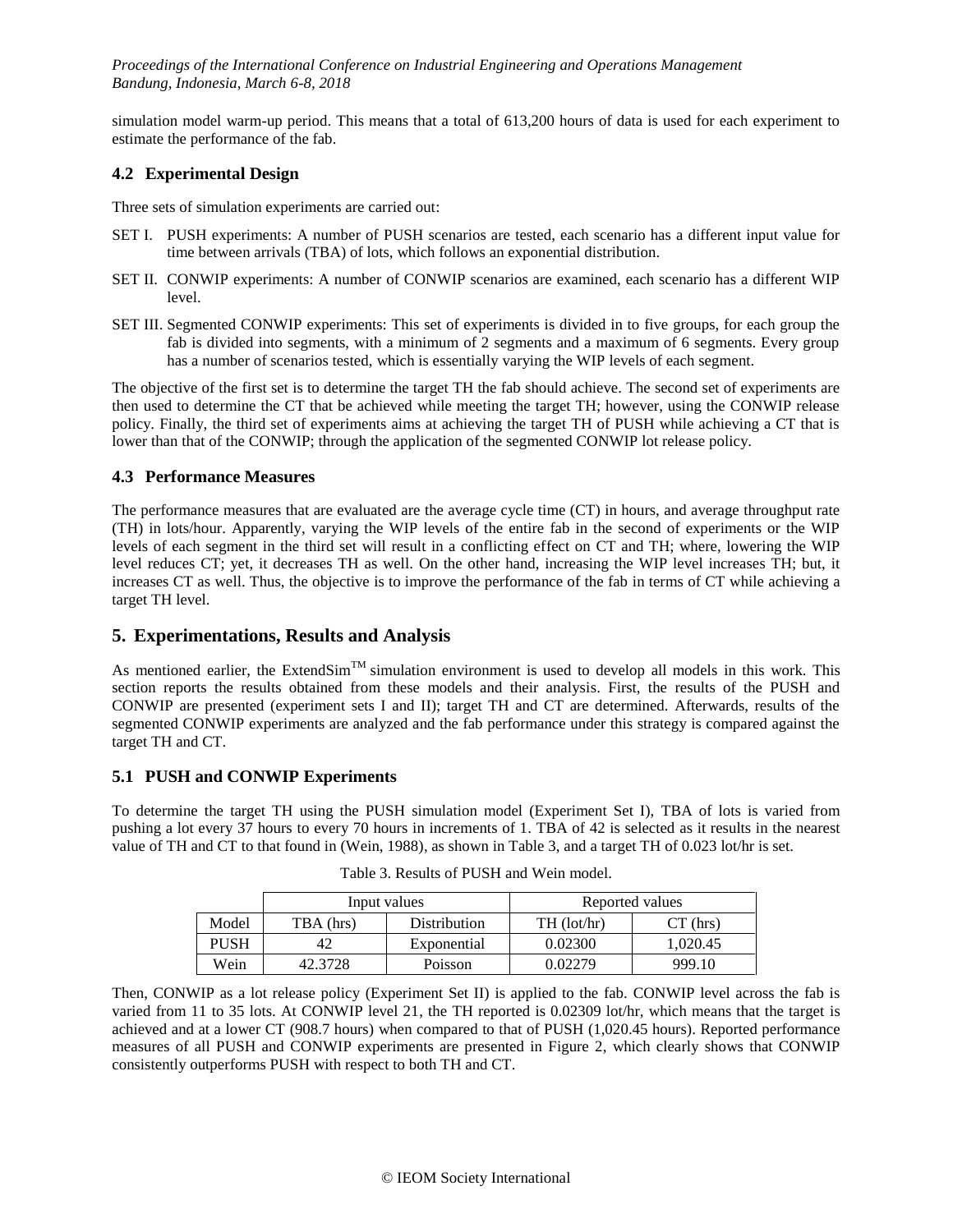

Figure 2: Operating curves of PUSH and CONWIP experiments.

<span id="page-6-1"></span><span id="page-6-0"></span>Comparing the results reported from the selected PUSH and CONWIP scenarios, it is shown in [Table 4](#page-6-1) that CONWIP improved the performance of the fab, it achieved the target TH with 10.94% CT improvement. The objective now is achieving the target throughput rate reported by the PUSH at a shorter CT than that of the CONWIP.

| Experiment                       | $TH$ (lot/hr) | $CT$ (hrs) |
|----------------------------------|---------------|------------|
| <b>PUSH</b>                      | 0.02300       | 1020.4     |
| <b>CONWIP</b>                    | 0.02309       | 908.8      |
| Percentage improvement in CT (%) | 10 94         |            |

Further investigation is undertaken to analyze the improvement achieved by CONWIP. This analysis looks at the performance of the queues at all stations under PUSH and CONWIP lot release policies. [Figure 3](#page-6-2) compares the PUSH and CONWIP based on the average and maximum number of lots waiting in queues at all stations.



Figure 3: Queue length performance at all stations.

<span id="page-6-2"></span>The figure shows that all stations have the same average values of queue length with slight differences in the maximum values of both measures. The only significant difference is found at Station 14 (the bottleneck station);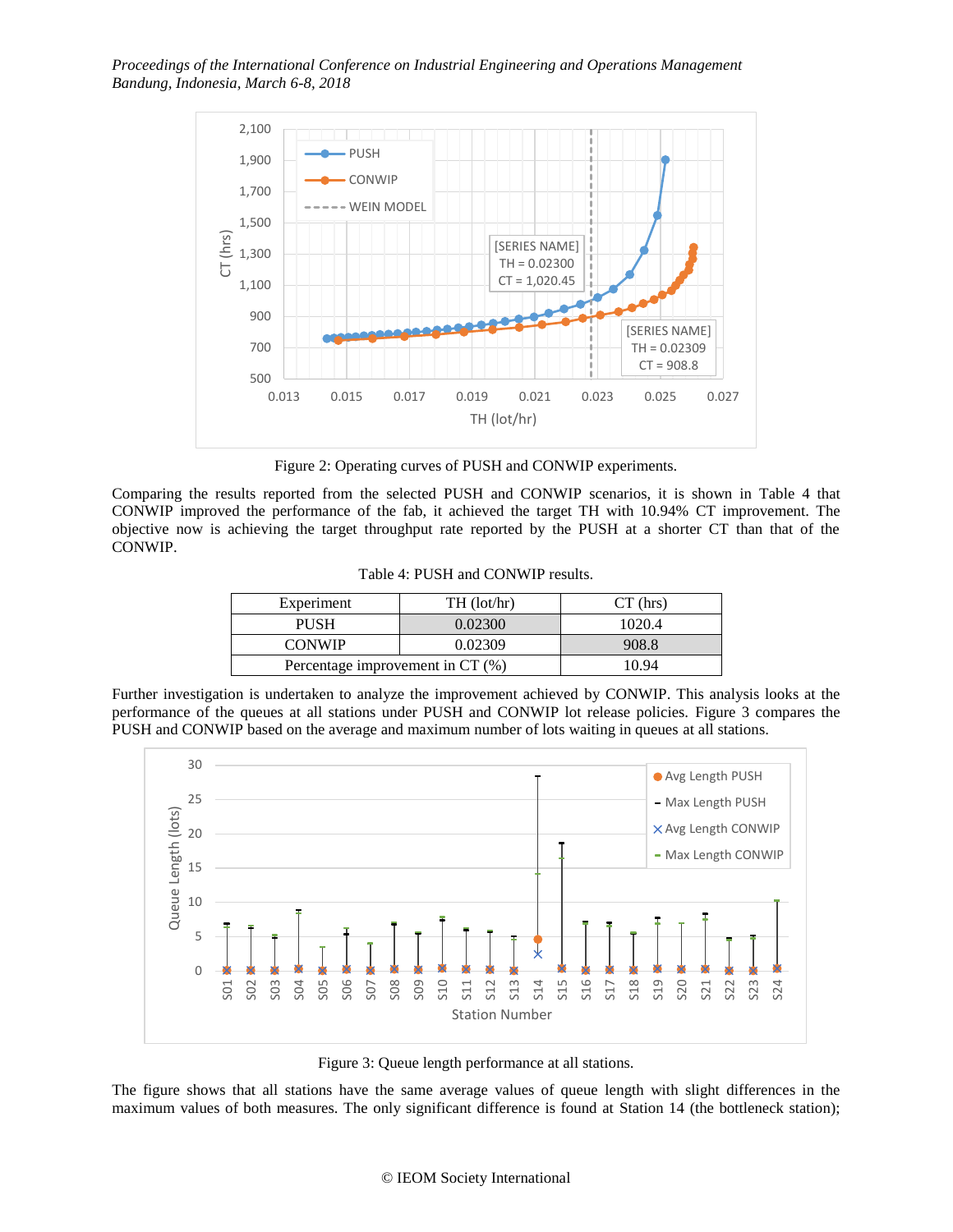where, CONWIP has noticeable lower maximum and average values of queue length when compared to PUSH. The same performance applies to the queue waiting times at all stations. Reduction of queue length and queue waiting times directly affects the fab CT and means achieving the target TH with a lower WIP level. Another observation drawn from the chart in [Figure 3](#page-6-2) is that when using CONWIP, the WIP level is not distributed equally over the different stations, which means that except for the bottleneck station, other stations may be starved occasionally, which can degrade the line performance in terms of TH.

Therefore, due to the aforementioned observations, it is suggested to divide the fab to a number of segments, each segment having its own CONWIP level and its own bottleneck, which would possibly lead to improvements in queue performance and consequently improvements in CT. Furthermore, dividing the line into segments with fixed WIP levels can also help in better distribution of the WIP along the line and; hence, would lead to better utilization of all stations leading to overall improvements in TH as well.

### **5.2 Segmented CONWIP Experiments**

The third and final set of experiments evaluates the fab TH and CT using the segmented CONWIP lot release control policy. The production line is divided into segments and each segment has its own constant WIP level. To complete one lot 172 steps are processed consuming a total MPT of 549.3 hrs. Due to the re-entrant flow nature of the fab understudy, segmentation of the fab is based on the total mean processing time; where, the total MPT is divided by the number of segments tested so that each segment should have similar total MPT. As mentioned earlier, this set of experiments is divided into 5 groups of experiments. Each group simulates the fab being divided into 2, 3, 4, 5, and 6 Segments. The mean processing time of each segment is given in [Table 5](#page-7-0) and steps performed in each segment are as presented in [Figure](#page-7-1) 4.

<span id="page-7-0"></span>

|         |                | Line Segmentation |            |            |            |            |  |  |
|---------|----------------|-------------------|------------|------------|------------|------------|--|--|
|         |                | 2 Segments        | 3 Segments | 4 Segments | 5 Segments | 6 Segments |  |  |
|         |                | 268.87            | 175.92     | 134.19     | 106.57     | 82.97      |  |  |
|         | 2              | 280.43            | 186.65     | 134.68     | 103.89     | 92.95      |  |  |
| Segment | 3              |                   | 186.73     | 136.12     | 109.94     | 92.95      |  |  |
|         | $\overline{4}$ |                   |            | 144.31     | 104.18     | 93.70      |  |  |
|         | 5              |                   |            |            | 124.72     | 86.81      |  |  |
|         | 6              |                   |            |            |            | 99.92      |  |  |
| Average |                | 274.65            | 183.1      | 137.325    | 109.86     | 91.55      |  |  |

Table 5: Total mean processing time of each segment in hours.



<span id="page-7-1"></span>Figure 4: Number of steps per segment for all sub-groups of experiments.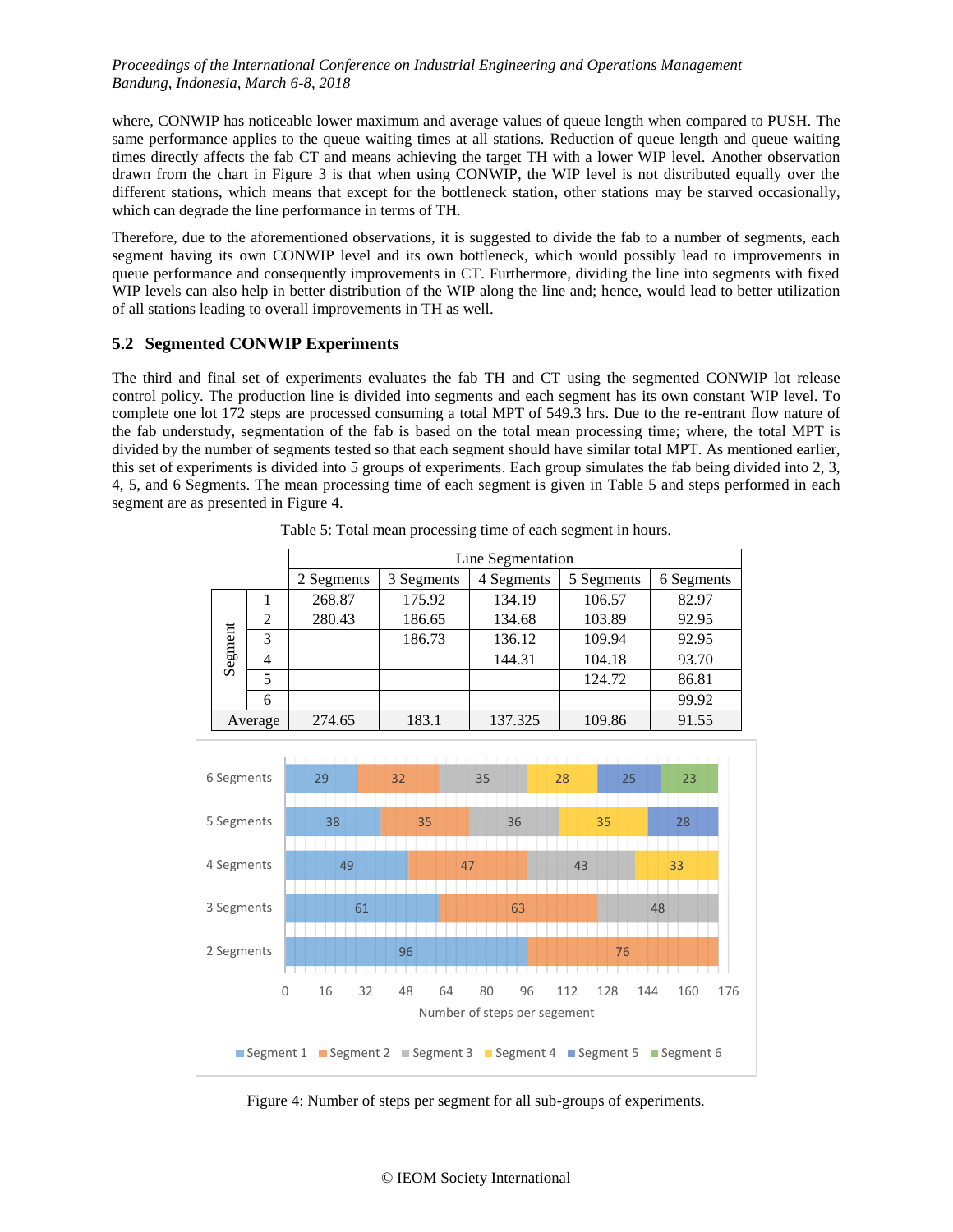For each experiments group (2-6 segments) different WIP level for each segment is tested. A total number of 1,924 scenarios are simulated to evaluate the performance of the fab when Segmented CONWIP lot release control strategy is applied. The detailed information about the minimum and a maximum WIP level applied for each segment is given in [Table 6.](#page-8-0) The ExtendSim<sup>TM</sup> Scenario Manager is used to generate the different scenarios so that all possible combinations of WIP levels at each segment is tested and it also manages the execution of the simulation and reporting the TH and CT for each experiment according to the simulation parameters mentioned in the previous section. [Table 6](#page-8-0) shows the number of scenarios generated and tested for each group of experiments.

<span id="page-8-0"></span>

|         |                  | WIP level (Min-Max) |            |            |            |            |
|---------|------------------|---------------------|------------|------------|------------|------------|
|         |                  | 2 Segments          | 3 Segments | 4 Segments | 5 Segments | 6 Segments |
|         |                  | $03-18$             | $02 - 10$  | $04-07$    | $04-05$    | 03-06      |
|         | 2                | $03-18$             | $02 - 10$  | $04-07$    | $04-07$    | $03-07$    |
| Segment | 3                |                     | $02 - 10$  | $04-07$    | $04-07$    | $03-06$    |
|         | 4                |                     |            | $04-07$    | $04-07$    | 03-07      |
|         | 5                |                     |            |            | $04-07$    | 03-06      |
|         | 6                |                     |            |            |            | $03-07$    |
|         | No. of scenarios | 244                 | 368        | 256        | 393        | 663        |

Table 6: Limits of WIP level and number of scenarios carried out for all sub-groups.

After running all the above mentioned scenarios, a *best scenario* from every group is selected. A best scenario is the one that, based on the setting of the WIP level for each segment, is capable of achieving the target TH (0.023 lot/hr) at a minimum CT, which is then compared to the CT reported by CONWIP 21 (908.7 hrs) to determine whether or not CT has improved.

WIP levels for the best scenarios of each experiments group are presented in [Table 7](#page-8-1) along with the CT and the CT improvement percentage. The table shows that all segmentations tested are capable of achieving the target TH; however, tested levels of WIP per segment improved the CT in three out of five line segmentations only (2, 4 and 5 segments). Compared to CONWIP, the highest reported CT improvement (3.23%) is achieved when dividing the fab into 5 segments; followed by, CT reported for the fab divided into 2 and 4 segments, with an improvement of 1.28% and 2.98%; respectively.

<span id="page-8-1"></span>

|         |                             | WIP levels of best scenario selected |            |            |            |            |
|---------|-----------------------------|--------------------------------------|------------|------------|------------|------------|
|         |                             | 2 Segments                           | 3 Segments | 4 Segments | 5 Segments | 6 Segments |
|         |                             | 10                                   |            |            |            |            |
|         | $\mathcal{D}_{\mathcal{A}}$ | 14                                   | 8          |            |            |            |
| Segment | 3                           |                                      | 8          |            |            |            |
|         |                             |                                      |            |            |            |            |
|         |                             |                                      |            |            |            |            |
|         |                             |                                      |            |            |            |            |
|         | $CT$ (hrs)                  | 897.81                               | 908.78     | 881.64     | 879.33     | 925.58     |
|         | CT Improvement              | 1.21%                                | $-0.01%$   | 2.98%      | 3.23%      | $-1.86%$   |

Table 7: Improvement in CT of selected scenarios for all line segmentations.

<span id="page-8-2"></span>Further investigation is undertaken for all scenarios tested on the fab with 5 segments. VALID/INVALID TH and CT values reported from the fab running the 5 segments are defined in [Table 8.](#page-8-2)

| Table 8: Defining VALID/INVALID values of TH and CT. |  |
|------------------------------------------------------|--|
|                                                      |  |

|             |                | <b>Throughput Rate</b> |                        |  |  |
|-------------|----------------|------------------------|------------------------|--|--|
|             |                | VALID.                 | <b>INVALID</b>         |  |  |
|             | <b>VALID</b>   | $TH > 0.023$ lot/hr    | $TH \leq 0.023$ lot/hr |  |  |
| ycle<br>ime |                | $CT < 908.7$ hrs       | $CT < 908.7$ hrs       |  |  |
|             | <b>INVALID</b> | $TH > 0.023$ lot/hr    | $TH < 0.023$ lot/hr    |  |  |
|             |                | $CT > 908.7$ hrs       | $CT > 908.7$ hrs       |  |  |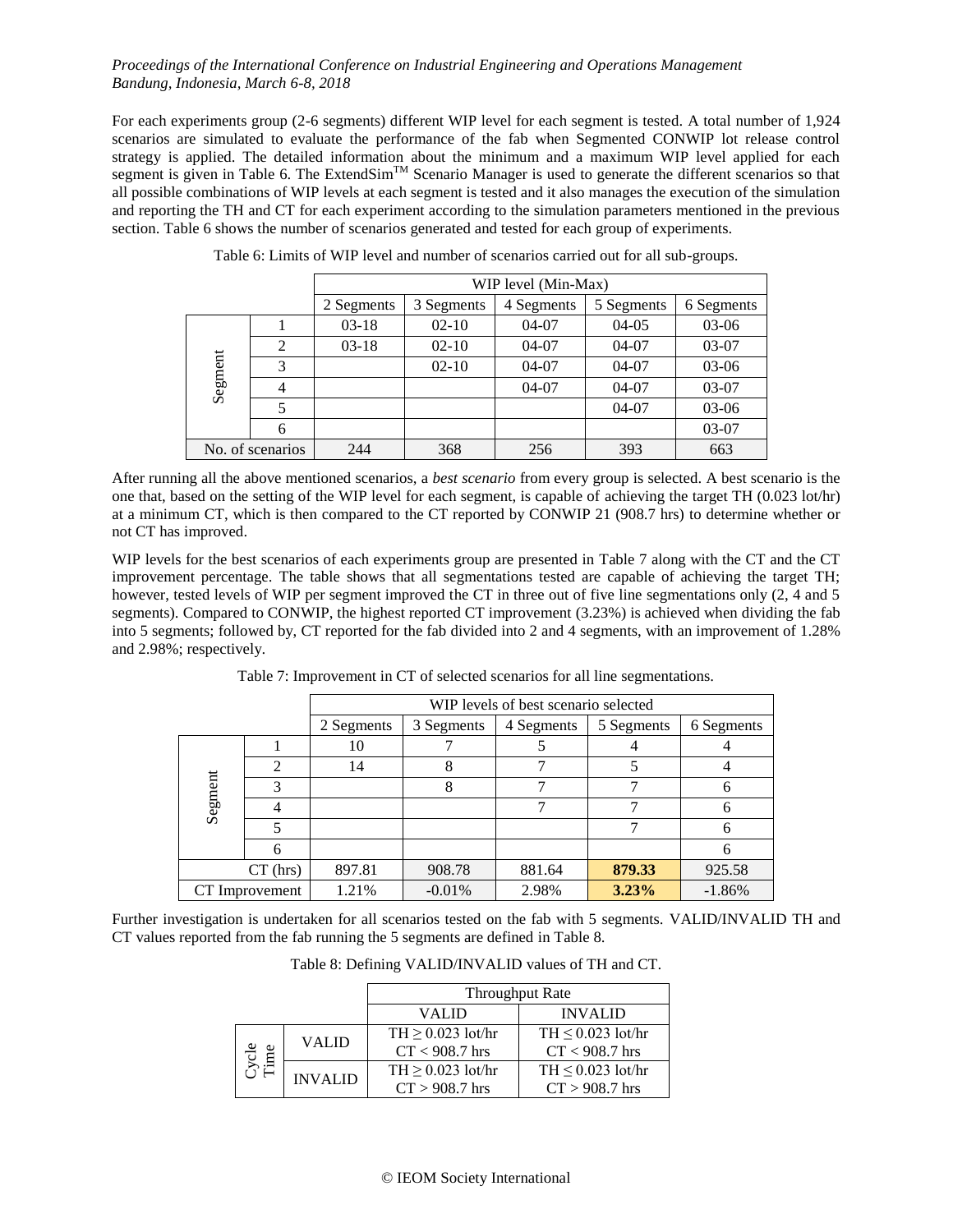Out of the 393 scenarios tested; 259 scenarios are not able to achieve the target TH (INVALID TH); 208 scenarios of them are with longer CT (INVALID CT) and 51 scenarios of them with shorter CT (VALID CT). However, 134 scenarios are able to achieve the target TH (VALID TH); 68 scenarios of them with longer CT (INVALID CT) and 66 scenarios of them with shorter CT (VALID CT), and that is the improvement region of this sub-group.



Figure 5: TH and CT reported of all 5 segments scenarios.

<span id="page-9-0"></span>These are the four regions easily identified in [Figure 5;](#page-9-0) where, 66 scenarios out of the 393 scenarios tested (16.79 %) of this segmented CONWIP group (green data series shown and magnified in the top-right corner of the chart) can outperform CONWIP and the minimum CT that can be achieved is 879.33 hours.

# **6. Conclusions**

Three sets of simulation experiments have been conducted to test the performance of a highly reentrant wafer fab previously studied by Wein. The focus of this study has been directed towards applying segmented CONWIP to a reentrant flow shop and investigating its ability to further improve the CONWIP lot release policy. Segmented CONWIP is an approach that depends on dividing a production line into segments. When it comes to reentrant flow shop like the fab under study, segmentation of the fab is by processing step and not by stations; where, all segments should have similar total processing time.

Simulation results have shown that CONWIP experiments improved CT compared to PUSH. Segmented CONWIP with two, four and five segments resulted in improvements of CT compared to CONWIP while achieving the target TH set using the PUSH experiments. The three and six segments models achieved the target TH; however, it did not result in any improvements in terms of CT.

From this study, it was evident that the setting of the WIP level of each segment beside the number of segments used to divide the line has direct impact on both TH and CT. Yet, finding the right combination of values for these parameters are not easily achieved. Further analysis of this lot release policy is still ongoing; where more values for the WIP level of each segment and dividing the line into larger number of segment are under study.

# **Acknowledgements**

The models developed for this work are built using the ExtendSim<sup>TM</sup> Suite v9.0.2 simulation environment from ImagineThat, Inc. The tool has been offered to the Department of Industrial and Management Engineering, AASTMT, as a grant for teaching and research purposes as part of the ExtendSim Adopter Program.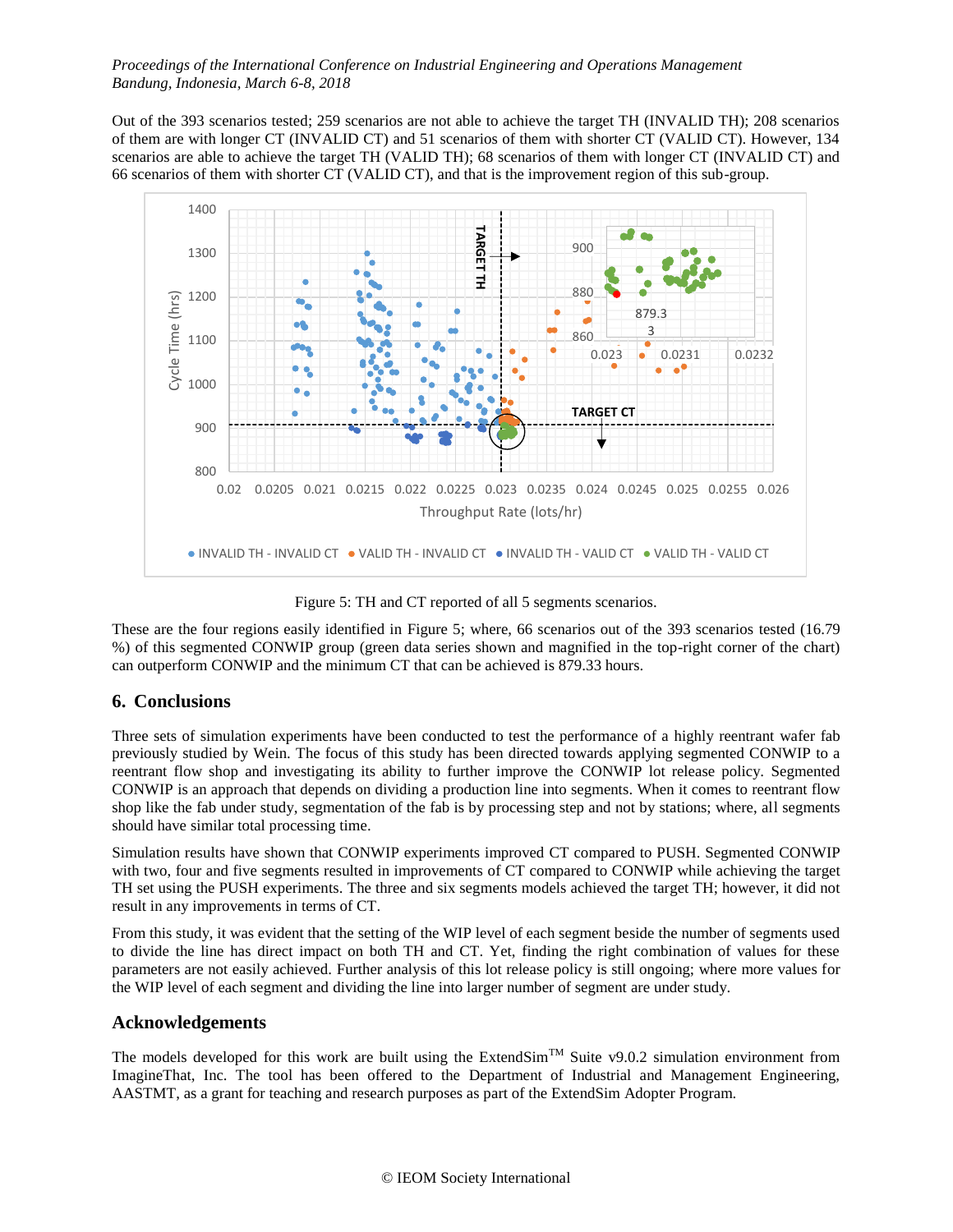#### **References**

- Belisario, L. S., Azouz, N. and Pierreval, H. (2015) 'Adaptive ConWIP: Analyzing the impact of changing the number of cards', in *2015 International Conference on Industrial Engineering and Systems Management (IESM)*. IEEE, pp. 930–937. doi: 10.1109/IESM.2015.7380266.
- Chao, Q. and Sivakumar, A. I. (2006) 'Job release based on WIPLOAD control in semiconductor wafer fabrication', *Proceedings of the Electronic Packaging Technology Conference, EPTC*, (2), pp. 665–670. doi: 10.1109/EPTC.2006.342793.
- Chen, Z. B. *et al.* (2014) 'A new release control policy (WRELM) for semiconductor wafer fabrication facilities', *Proceedings of the 11th IEEE International Conference on Networking, Sensing and Control, ICNSC 2014*, pp. 64–68. doi: 10.1109/ICNSC.2014.6819601.
- Chien, C.-F. and Hu, C.-H. (2006) 'Segmented WIP Control for Cycle Time Reduction', in *2006 IEEE International Symposium on Semiconductor Manufacturing*. IEEE, pp. 265–268. doi: 10.1109/ISSM.2006.4493079.
- Chung, J. and Jang, J. (2009) 'A WIP Balancing Procedure for Throughput Maximization in Semiconductor Fabrication', *IEEE Transactions on Semiconductor Manufacturing*, 22(3), pp. 381–390. doi: 10.1109/TSM.2009.2017666.
- El-Khouly, I. A. *et al.* (2011) 'A comparison of two different approaches to multi-criteria optimisation of semiconductor fabrication', in *9th International Industrial Simulation Conference 2011, ISC 2011*, pp. 144– 149. Available at: http://www.scopus.com/inward/record.url?eid=2-s2.0-84898401907&partnerID=tZOtx3y1.
- El-Khouly, I. A., El-Kilany, K. S. and El-Sayed, A. E. (2009) 'Modelling and simulation of re-entrant flow shop scheduling: An application in semiconductor manufacturing', in *2009 International Conference on Computers & Industrial Engineering*. IEEE, pp. 211–216. doi: 10.1109/ICCIE.2009.5223754.
- El-Kilany, K. S. (2011) 'Wafer lot release policies based on the continuous and periodic review of WIP levels', in *2011 IEEE International Conference on Industrial Engineering and Engineering Management*. IEEE, pp. 1700–1704. doi: 10.1109/IEEM.2011.6118206.
- Eng, C. K. and Sin, L. K. (2013) 'CONWIP based control of a semiconductor end of line assembly', *Procedia Engineering*. Elsevier B.V., 53, pp. 607–615. doi: 10.1016/j.proeng.2013.02.078.
- Enns, S. T. and Rogers, P. (2008) 'Clarifying CONWIP versus push system behavior using simulation', in *2008 Winter Simulation Conference*. IEEE, pp. 1867–1872. doi: 10.1109/WSC.2008.4736277.
- Graves, S. C. *et al.* (1983) 'Scheduling of re-entrant flow shops', *Journal of Operations Management*, 3(4), pp. 197– 207. doi: 10.1016/0272-6963(83)90004-9.
- Jaegler, Y. *et al.* (2017) 'The ConWip production control system: a systematic review and classification', *International Journal of Production Research*. Taylor & Francis, 7543(October), pp. 1–22. doi: 10.1080/00207543.2017.1380325.
- Kalisch, S., Ringel, R. and Weigang, J. (2008) 'Managing WIP and cycle time with the help of Loop Control', in *2008 Winter Simulation Conference*. IEEE, pp. 2298–2304. doi: 10.1109/WSC.2008.4736334.
- Kang, J. (1996) *A Method for Target Scheduling of Semiconductor Wafer Fabrication Based on Event-Based Optimization Modeling and Discrete Event Simulation*. University of California, Berkeley. doi: 10.16953/deusbed.74839.
- Kimura, O. and Terada, H. (1981) 'Design and analysis of Pull System, a method of multi-staǵe production control', *International Journal of Production Research*, 19(3), pp. 241–253. doi: 10.1080/00207548108956651.
- Pierreval, E. *et al.* (2013) 'A Simulation Optimization Approach for Reactive ConWIP Systems', in *2013 8th EUROSIM Congress on Modelling and Simulation*. IEEE, pp. 415–420. doi: 10.1109/EUROSIM.2013.78.
- Prakash, J. and Chin, J. F. (2014) 'Modified CONWIP systems: A review and classification', *Production Planning and Control*. Taylor & Francis, 26(4), pp. 296–307. doi: 10.1080/09537287.2014.898345.
- Shanthikumar, J. G., Ding, S. and Zhang, M. T. (2007) 'Queueing Theory for Semiconductor Manufacturing Systems: A Survey and Open Problems', *IEEE Transactions on Automation Science and Engineering*, 4(4), pp. 513–522. doi: 10.1109/TASE.2007.906348.
- Shi, L., Zhang, X. and Li, L. (2008) 'Simulation and analysis of scheduling rules for semiconductor manufacturing line', in *2008 IEEE International Conference on Industrial Technology*. IEEE, pp. 1–5. doi: 10.1109/ICIT.2008.4608675.
- Spearman, M., Woodruff, D. and Hopp, W. (1990) 'CONWIP: a pull alternative to kanban', *International Journal of Production Research*, 28(5), pp. 879–894. doi: 10.1080/00207549008942761.
- Sturm, R. *et al.* (1999) 'Advanced WIP control for make-to-order wafer fabrication', in *10th Annual IEEE/SEMI. Advanced Semiconductor Manufacturing Conference and Workshop. ASMC 99 Proceedings (Cat. No.99CH36295)*. IEEE, pp. 31–36. doi: 10.1109/ASMC.1999.798176.
- Tayur, S. R. (1992) 'Properties of serial kanban systems', *Queueing Systems*, 12(3–4), pp. 297–318. doi: